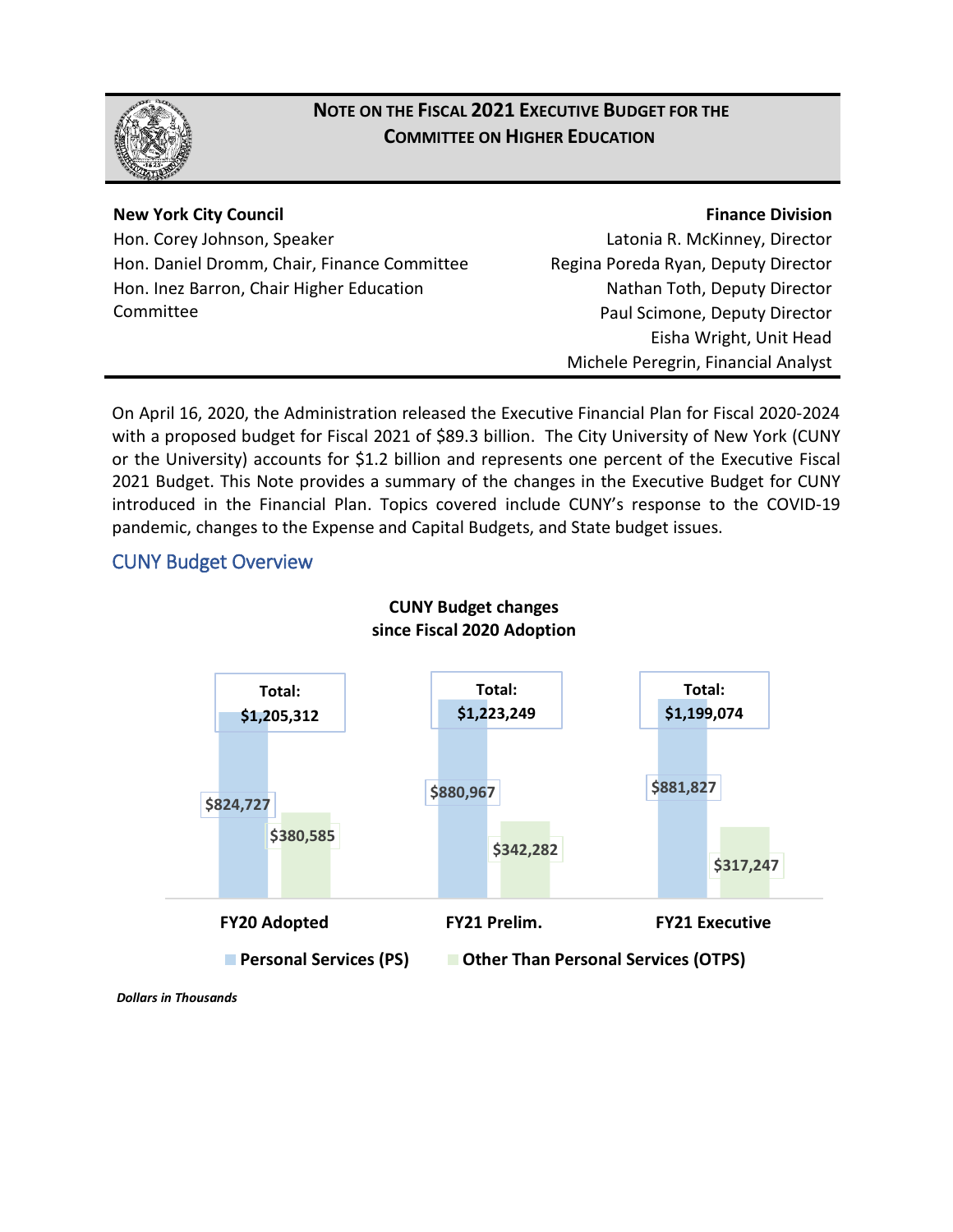The CUNY Fiscal 2021 Executive Budget totals almost \$1.2 billion and supports its seven community colleges and the Hunter Campus schools. Moreover, this budget supports 4,441 pedagogical and 1,945 full-time civilian positions. CUNY's Fiscal 2021 Budget includes a net reduction of \$24.2 million or two percent from the Preliminary Budget. Changes include \$25.5 million from the Program to Eliminate the Gap (PEG) offset by other adjustments of \$1.3 million. CUNY's Fiscal 2020 Budget includes a net reduction of \$27 million or two percent including \$18.7 million in PEGs further reduced by other adjustments totaling \$8.3 million. City tax-levy (CTL) remains the primary source of funding, including \$884 million or 74 percent of CUNY's Fiscal 2021 Budget from city funds. For more information on CUNY's Budget please see the Fiscal 2021 Preliminary Budget report on the New York City Council's website.

<https://council.nyc.gov/budget/wp-content/uploads/sites/54/2020/02/042-CUNY.pdf>

### Executive Plan Changes

Changes introduced in the Executive Plan reduce CUNY's budget for Fiscal 2021 by \$24.2 million. The major changes are shown in the graphic and further described below.

| \$1.2 Billion<br>Fiscal 2021 Prelim                                                                                                                                       | (\$25.5 Million)<br><b>Exec PEGs for FY21</b>                                                                        | \$1.2 Billion<br><b>Fiscal 2021 Executive</b>                                                                                                            |
|---------------------------------------------------------------------------------------------------------------------------------------------------------------------------|----------------------------------------------------------------------------------------------------------------------|----------------------------------------------------------------------------------------------------------------------------------------------------------|
| • New Needs: None<br>• PS: \$880.9M<br>• OTPS: \$342.3M<br>• Headcount: 6,387<br>• Collective Bargaining:<br>\$36M growing to \$85M<br>in the outyears<br>• Savings: None | • ASAP: (\$20M)<br>• OTPS reductions within<br>colleges and central due<br>to campus and admin<br>closures: (\$5.5M) | • New Needs: None<br>• \$24.2M less than Prelim<br>• PS: \$881.8M<br>• OTPS: \$317.2M<br>• Headcount: 6,387<br>• Energy baseline<br>efficiency: (\$1.6M) |

### PEG Program

- **Accelerated Study in Associate Programs (ASAP) Delay.** The Fiscal 2021 Executive Plan includes a \$20 million reduction in CUNY's budget for ASAP or a 23 percent cut to the program's total budget of \$87.5 million of which \$85 million is comprised of CTL and \$2.5 million is State aid. The University has delayed the incoming first year cohort for the fall of 2020 due to COVID-19 and the remote learning approaches required to maintain health protocols. In Fiscal 2020, 25,623 students, of whom 12,242 were new students, enrolled in ASAP.
- **Lease Savings.** The Executive Plan includes a \$1.7 million lease underspending savings in Fiscal 2020 due to a delay in the lease start-up at 425 Grand Concourse for Hostos Community College.
- **OTPS Savings from Campus and Administrative Office Closures.** The Fiscal 2021 Executive includes a total OTPS savings of \$22.5 million; \$17 million in Fiscal 2020 and \$5.5 million in Fiscal 2021. These saving occurred due to COVID-19-realted facility closures at all seven community colleges beginning mid-March through the remainder of the spring 2020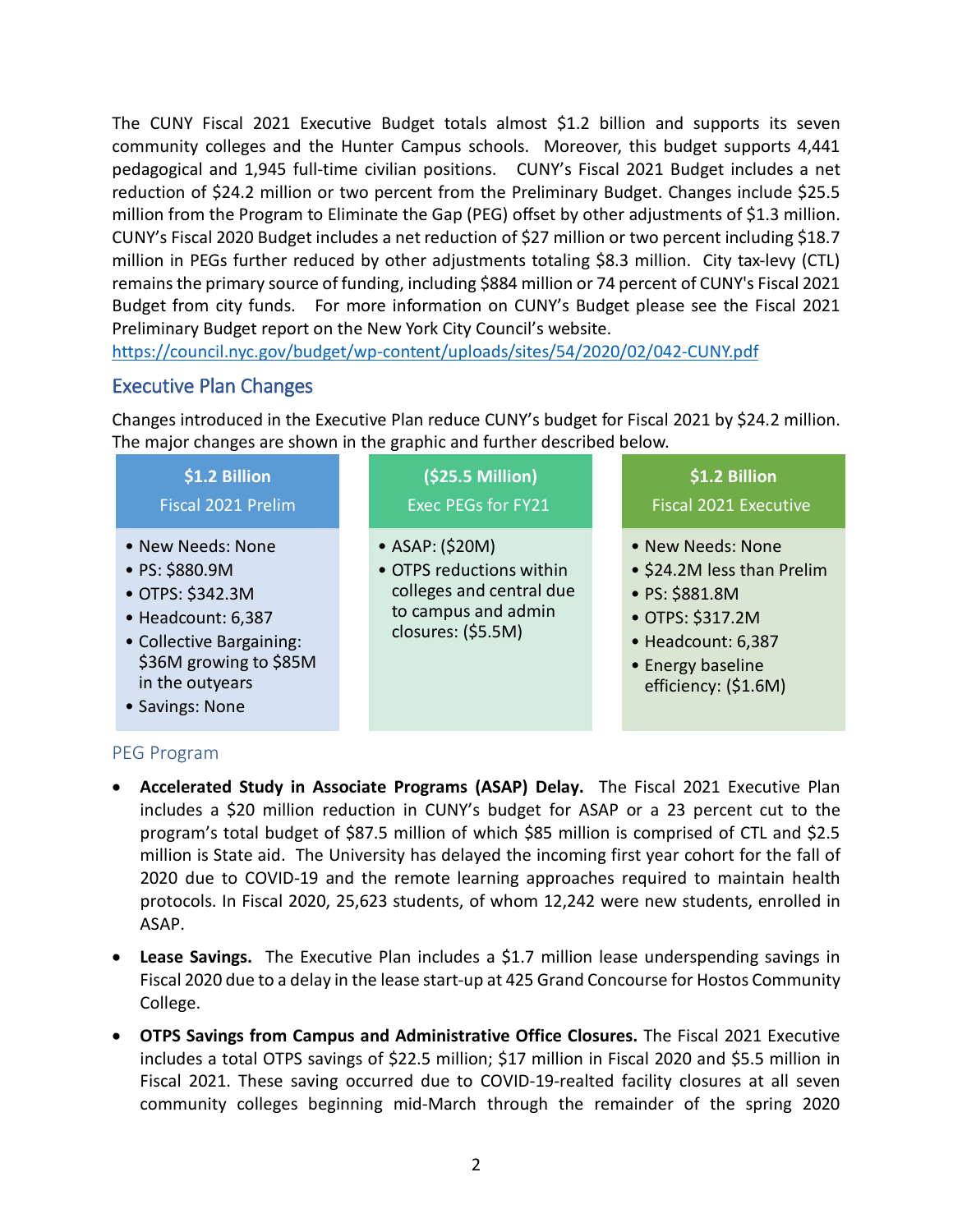semester. The colleges and administrative offices have made fewer purchases for on-site supplies since the COVID-19 related transition to distance learning and remote work. This cut totals two percent of CTL funding from the Fiscal 2021 Preliminary Budget for CUNY.

### Other Adjustments

- **Tuition Revenue Adjustment.** The Executive Plan includes a \$25 million reduction in Fiscal 2020 from tuition revenue. This adjustment realigns the budget with projected tuition revenue and current enrollment and is not related to COVID-19.
- **State Family Empowerment Pilot.** The Fiscal 2021 Executive Budget includes a baseline reduction of \$1.3 million in Fiscal 2020 growing to \$2 million in Fiscal 2023 and the outyears. This adjustment reflects the planned changes to this program which was fully funded at \$2 million in Fiscal 2019 through the State with funds for Fiscal 2020 and Fiscal 2021 reappropriated. The total program budget is now \$667,000.
- **Summer (Energy) Demand Response.** The Executive Plan includes \$1.3 million in Fiscal 2020, which represents the total budget for the Summer Demand Response program. The revenue is paid by utility companies and New York State's grid manager and is part of the energy industry's increasing use of pricing incentives to add flexibility to energy delivery systems. Collectively, the City's Demand Response Program helps lower emissions; create energy cost savings, especially by lowering demand charges, in addition to generating revenue; increases the reliability of the grid; avoids blackouts and brownouts; and reduces the need to run the least efficient, most polluting backup power plants.
- **CENSUS: CUNY Increase.** The Executive Plan recognizes an intra-city transfer of \$792,000 in Fiscal 2020 to the CUNY Research Foundation. The additional funding supports script writers, additional consultants, outreach events, sub-award community-based organizations and field operations.

## Agency Response to COVID -19

In response to the COVID-19 pandemic, New York State issued 'New York State on PAUSE', an Executive Order effective 8 p.m. on March 22 to close all non-essential businesses, prohibit all non-essential gatherings, practice social distancing of six feet in public and more. In advance of the PAUSE order, CUNY had shifted to remote learning on March 19, 2020 with an instructional recess between March 12<sup>th</sup> through March 18<sup>th</sup>, 2020, followed by a "Recalibration Period for Education Equity" from March  $28<sup>th</sup>$  through April 1, 2020, to complete the learning transition required of the faculty and University and distribute technology supports to students.

• **Dorms Transitioned to Hospital Beds.** Under direction of Governor Cuomo, CUNY dorms were converted into temporary hospital beds to close the gap between the 53,000 available beds and the projected need of 140,000 beds. Some students had remained in the dorms of various CUNY campuses and were moved on March 26, 2020 to the Summit dormitory at Queens College (QC). The CUNY dorm consolidation plan moved all dorm students in staggered schedule on March 26<sup>th</sup> and March 27, 2020 allowing CUNY to adhere to social distancing guidelines in vans and buses through the receipt of students at QC. There were also a small number of students from Baruch and John Jay colleges moved to QC. The CUNY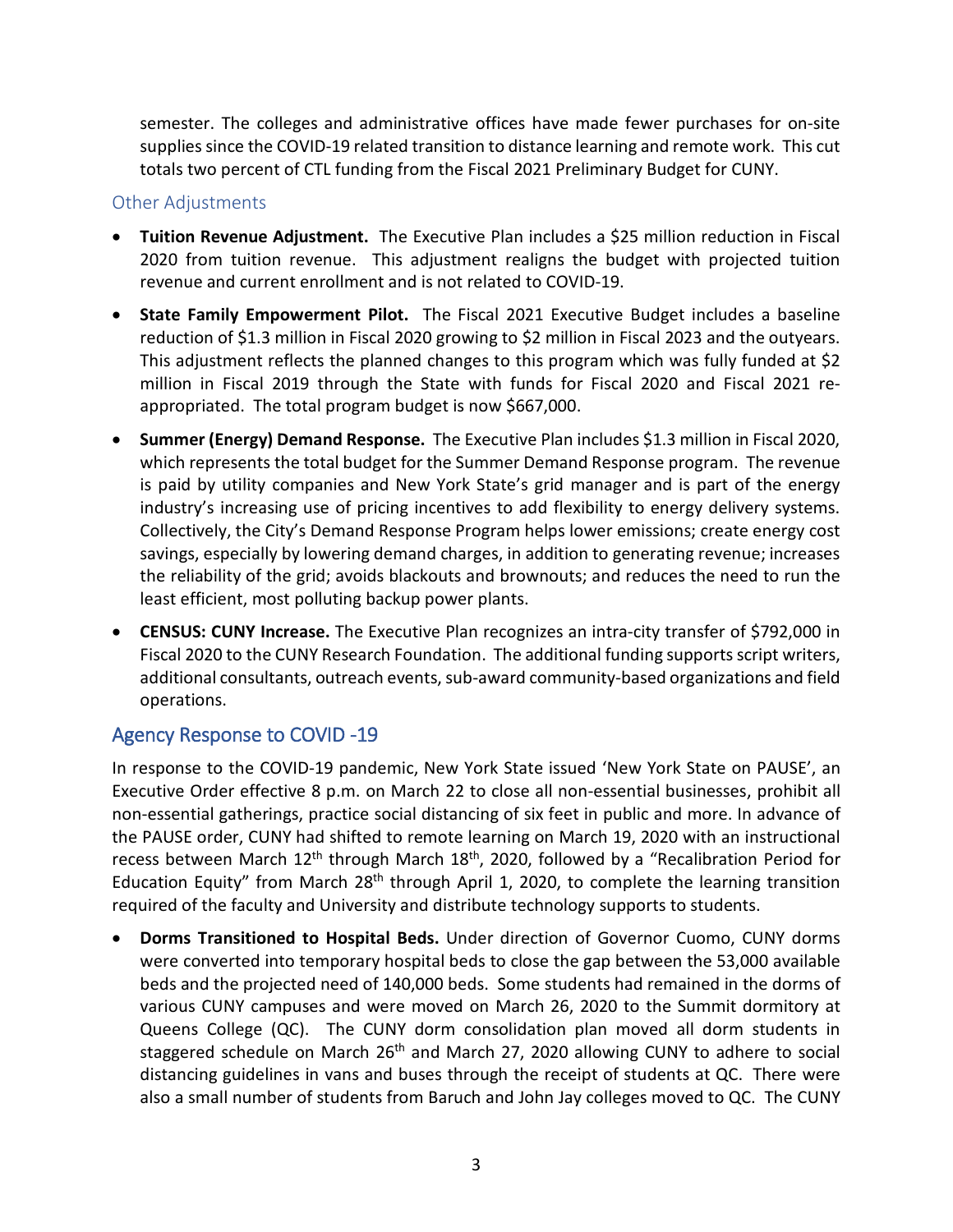Board of Directors empowered CUNY to credit dorm fees, on a prorated basis from the moveout date, to students who had paid their room fees in full for the spring 2020 semester and had vacated the dorms as part of this effort. CUNY will apply the credited dorm fees to these continuing students for either the summer 2020 or fall 2020 semester.

- **Technology Supports.** In response to the COVID-19 pandemic, CUNY sought to support their student's remote learning needs by providing 30,000 laptops and tablets during the Recalibration Period for Education Equity, over March  $28<sup>th</sup>$  through April  $1<sup>st</sup>$ . Campus laptop loan centers provided computers or tablets to students, while practicing social distancing protocols, which involved staggering appointment times and where possible drive up tents for pick-up and using personal protective equipment (PPE) for employees. The University also employed a logistic firm to ship a portion of the devices directly to students from a central location to reduce the need for transportation to and from campus and the need for additional staff on campus. Upon receipt of the device, the student signed a device loaner agreement and must return the device to that campus. Laptops and tablets were distributed to fully meet the student need for the spring 2020 semester, which were defined by each local campus. Any surplus devices will be distributed to additional students for the summer and fall 2020 semesters. Funding for these laptops was already supported in CUNY's Capital Budget totaling \$3.4 million, of which \$1.7 million was comprised from CTL and \$1.7 million was matched by the State.
- **Food Pantries.** The CUNY food insecurity pilot funded for the first time in Fiscal 2020 for a total of \$1 million pivoted in response to the COVID-19 pandemic to supply students with a cash grant rather than a food voucher or swipe card for use on campus. As the result, 1,595 community college students were each sent \$400 checks in lieu of the spring program and \$35,000 was allocated to CUNY's food pantries. Please see the recent update, from May 4, 2020, on CUNY's food pantries hours of operation in the table below.

| College/University               | <b>Food Pantry Hours of Operation</b> | <b>Student information</b>    |
|----------------------------------|---------------------------------------|-------------------------------|
| Borough of Manhattan             |                                       |                               |
| <b>Community College</b>         | Tuesdays and Fridays                  | Open to BMCC students only    |
|                                  | Temporarily closed due to COVID-      |                               |
|                                  | 19. Single Stop provides students     |                               |
| <b>Bronx Community College</b>   | with local food pantry access         | Open to BCC students only     |
| City College of New York         | 10am-3pm, Monday-Friday               | Open to all CUNY students     |
|                                  | 10:30-1pm, Wednesdays and             |                               |
| College of Staten Island         | Fridays                               | Open to all CUNY students     |
| <b>Guttman Community College</b> | 10am-3pm, Monday-Friday               | Open to Guttman students only |
| <b>Hostos Community College</b>  | 11am-3pm, Wednesdays                  | Open to Hostos students only  |
| John Jay College of Criminal     |                                       |                               |
| Justice                          | 10am-4pm, Monday-Friday               | Open to all CUNY students     |
| Kingsborough Community           |                                       |                               |
| College                          | Wednesdays                            | Open to all CUNY students     |
| LaGuardia Community College      | 10am-2pm, Tuesdays                    | Open to all CUNY students     |
| Medgar Evers College             | 10am-2pm, Wednesdays                  | Open to all CUNY students     |
| Queensborough Community          |                                       |                               |
| College                          | As needed                             | Open to QCC students only     |

*As of May 4, 2020*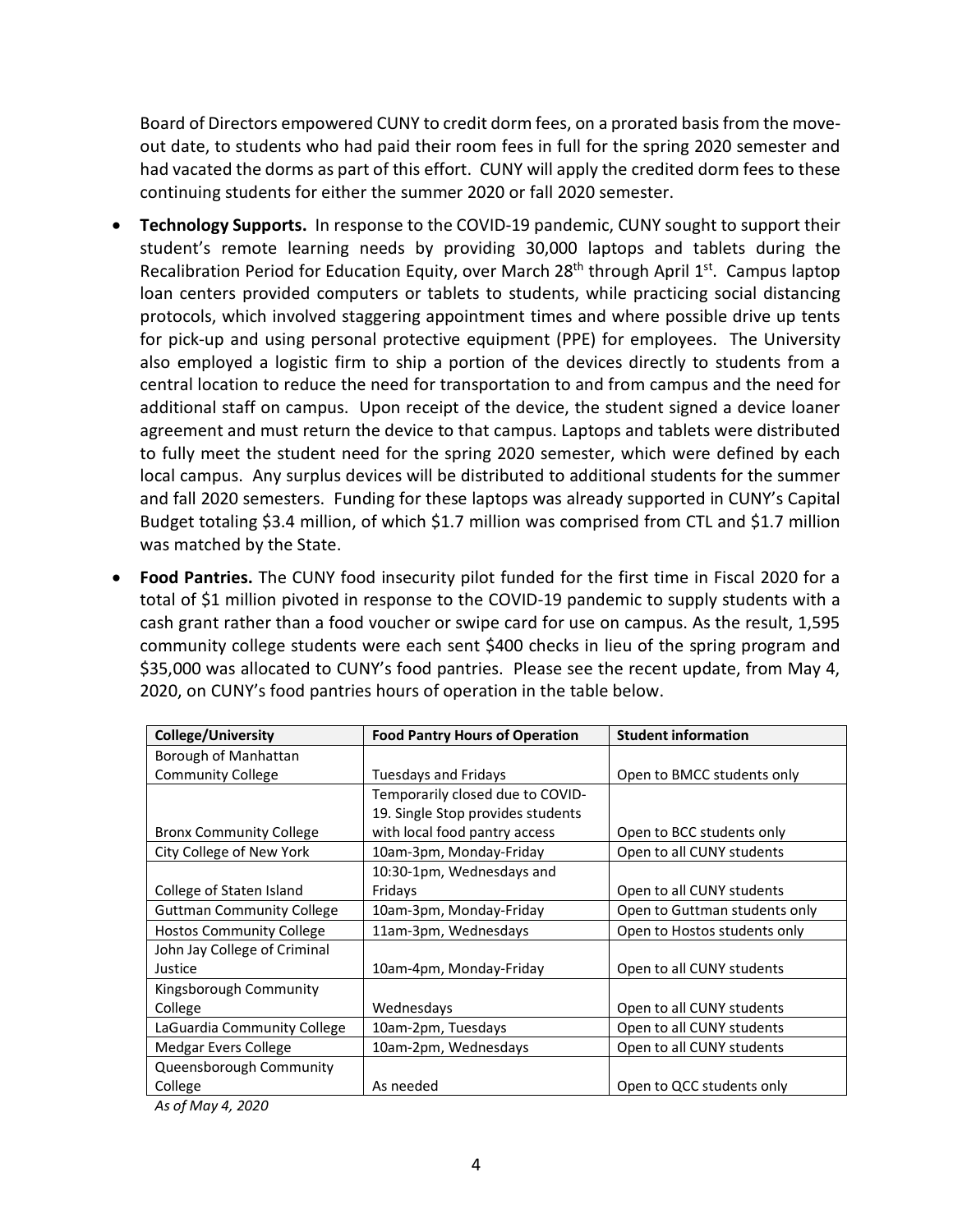• **Chancellor's Emergency Relief Fund.** CUNY established the Chancellor's Emergency Relief Grant Program in response to the financial adversities many CUNY students and their families are facing as the result of the COVID-19 pandemic. Nearly 50 percent of CUNY's 275,000 degree-seeking students work while attending school and many now are without their jobs and their incomes are eliminated, reduced or otherwise endangered. This fund has provided 4,000 one-time \$500 grants to qualifying CUNY students, to help cover their basic living expenses. The awards are administered through a lottery and announced the week of May 22, 2020. Private funds were donated totaling \$3.5 million, of which \$1 million was awarded to students in April and another \$1 million will be awarded in May. CUNY continues raising funds for these grants and will allocate these remaining funds to its students.

#### **Criteria for grants.**

 $\circ$  Undergraduate students who are within 12 credits of earning an Associate or Baccalaureate degree and have an Expected Family Contribution of zero on their federal financial aid application (FAFSA) or, undocumented students and international students that are either in undergraduate or graduate programs.

### State Budget Update

Base Aid remained steady at \$2,947 per full-time equivalent (FTE) student, although CUNY had requested an increase of \$250 per student. The total Base Aid reflected in the Fiscal 2021 Executive Budget is \$227.2 million The State's Enacted Budget included the majority of programmatic restorations CUNY anticipated including \$2.5 million for the ASAP program, \$902,000 for childcare centers and \$1.5 million for the School of Labor and Urban Studies. The two program areas not restored by the State were CUNY in the Heights and the Community Legal Resource Network totaling \$100,000 each.

The Coronavirus Relief Fund (CARES) Act provides funding to institutions to provide emergency financial aid grants to students whose lives have been disrupted, many of whom are facing financial challenges and are struggling. The table below delineates the CARES Act funding allocated to community and senior colleges, as well as the total emergency funding that will be available and awarded to students. Students will automatically receive this emergency aid who have filled out at their Free Application for Federal Student Aid (FASFA) form, and it demonstrates financial need and, the student is a U.S. citizen or national, permanent resident, or other eligible noncitizen; and is enrolled in a degree or certificate program and making satisfactory academic progress. This Aid is automatically being disbursed from May 22, 2020 through May 29, 2020. For more details on CARES Act criteria and up-to-date announcements, please see the University's website.

<https://www.cuny.edu/financial-aid/federal-and-state-grants/federal-grants/cares-act/>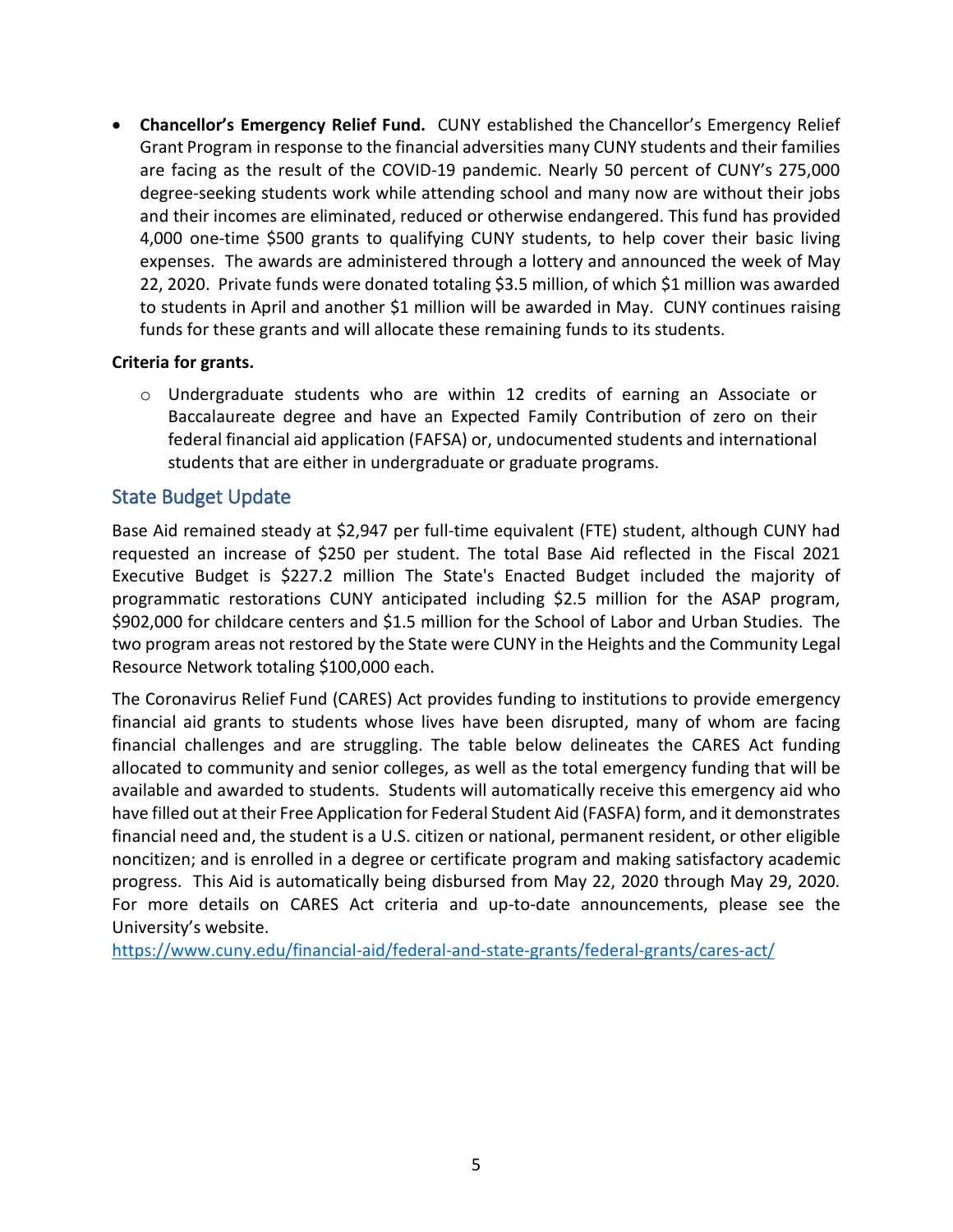| <b>CARES Act Funding</b> |                                                            |                           |                           |  |  |  |
|--------------------------|------------------------------------------------------------|---------------------------|---------------------------|--|--|--|
|                          | <b>College or University</b>                               | <b>Grants to Colleges</b> | <b>Grants to Students</b> |  |  |  |
| 1                        | Borough of Manhattan Community College                     | \$26,420,828              | \$13,210,414              |  |  |  |
| $\overline{2}$           | <b>Bronx Community College</b>                             | 9,658,626                 | 4,829,313                 |  |  |  |
| 3                        | Kingsborough Community College                             | 10,156,521                | 5,078,261                 |  |  |  |
| 4                        | Queensborough Community College                            | 11,321,080                | 5,660,540                 |  |  |  |
| 5                        | <b>Hostos Community College</b>                            | 7,267,430                 | 3,633,715                 |  |  |  |
| 6                        | LaGuardia Community College                                | 12,917,232                | 6,458,616                 |  |  |  |
| $\overline{\mathbf{z}}$  | <b>Guttman Community College</b>                           | 1,228,352                 | 614,176                   |  |  |  |
|                          | <b>Community College Subtotal:</b>                         | \$78,970,069              | \$39,485,035              |  |  |  |
|                          |                                                            |                           |                           |  |  |  |
| 1                        | Bernard M. Baruch College                                  | \$16,563,226              | \$8,281,613               |  |  |  |
| $\overline{2}$           | <b>Brooklyn College</b>                                    | 17,627,330                | 8,813,665                 |  |  |  |
| 3                        | City College Of New York                                   | 15,399,906                | 7,699,953                 |  |  |  |
| 4                        | <b>Hunter College</b>                                      | 19,006,958                | 9,503,479                 |  |  |  |
| 5                        | John Jay College of Criminal Justice                       | 15,320,009                | 7,660,005                 |  |  |  |
| 6                        | Lehman College                                             | 13,293,096                | 6,646,548                 |  |  |  |
| 7                        | Medgar Evers College                                       | 7,109,437                 | 3,554,719                 |  |  |  |
| 8                        | New York City College of Technology                        | 16,209,328                | 8,104,664                 |  |  |  |
| 9                        | Queens College                                             | 16,736,798                | 8,368,399                 |  |  |  |
| 10                       | College of Staten Island                                   | 12,595,956                | 6,297,978                 |  |  |  |
| 11                       | <b>York College</b>                                        | 7,205,414                 | 3,602,707                 |  |  |  |
| 12                       | Graduate School & University Center                        | 776,134                   | 388,067                   |  |  |  |
| 13                       | The CUNY School of Law                                     | 141,995                   | 70,998                    |  |  |  |
|                          | <b>Senior College Subtotal:</b>                            | \$157,985,587             | \$78,992,795              |  |  |  |
|                          | <b>CUNY Grand Total:</b><br>\$236,955,656<br>\$118,477,830 |                           |                           |  |  |  |

*As of 5/19/2020 Dollars in Thousands*

## Capital Program

### Executive Capital Commitment Plan for Fiscal 2020-2024

The Executive Capital Commitment Plan includes \$507.7 million in planned commitments in Fiscal 2020-2024, \$108.1 million less than the \$615.8 million scheduled in the Preliminary Plan. The Administration implemented a cumulative roll of 30 percent for the first five years of the Plan. CUNY's Fiscal 2020 planned commitments are approximately \$93.7 million or less than one percent of the \$85.5 billion City total. The chart below shows the percent change against the Fiscal 2021 Preliminary Plan and the Fiscal 2021 Executive Plan in CUNY's Capital Commitment Plan.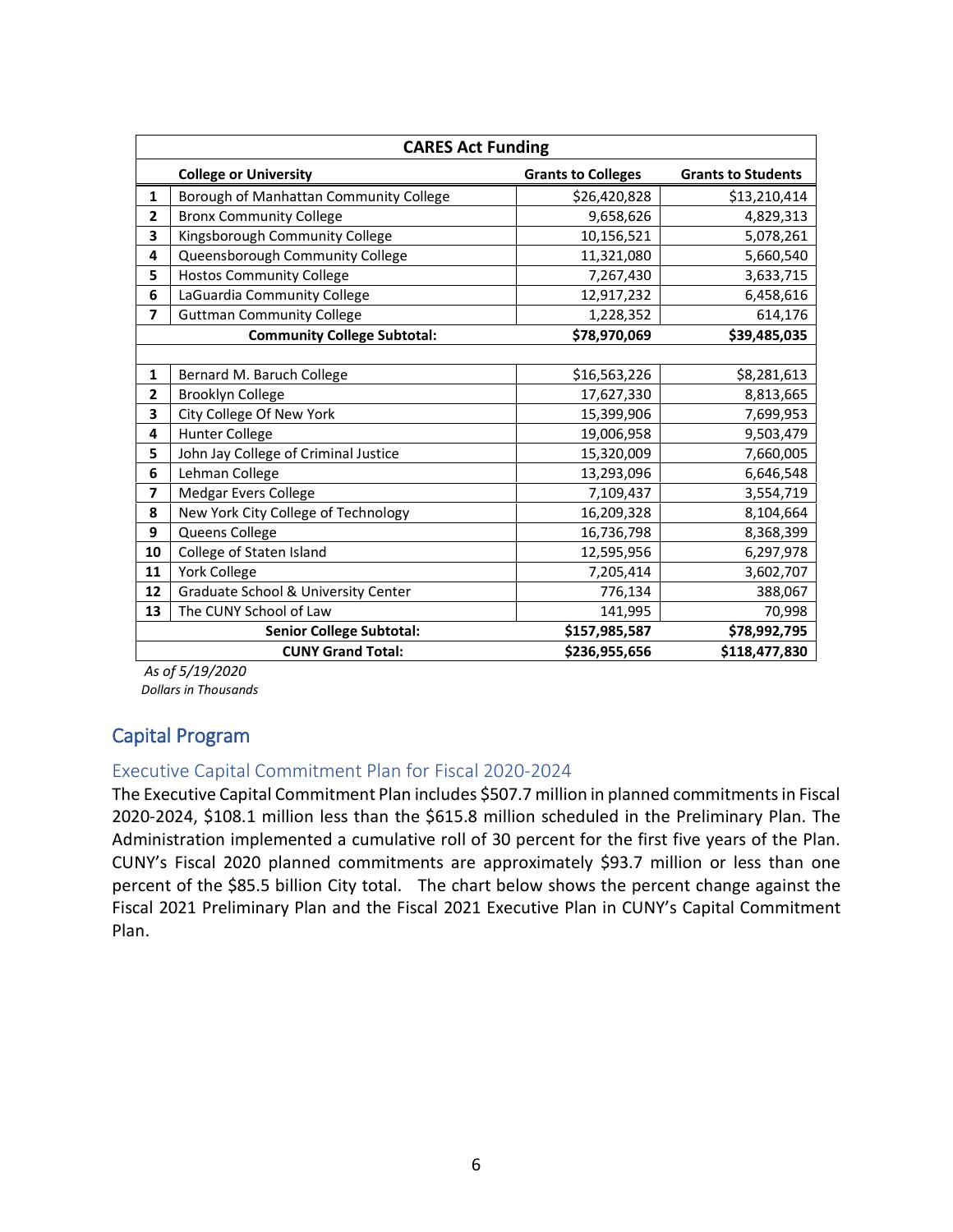

Over the last five years, CUNY has committed an average of \$57 million and has committed \$41 million for Fiscal 2020 as of February 2020 against its planned commitments of \$86.6 million.

 *Dollars in Thousands*

The Executive Capital Commitment Plan rolled \$32.2 million in projects from Fiscal 2021 to Fiscal 2022. The largest reductions total \$20.2 million listed below and were added to the Plan by the Council and subsequently rescheduled for Fiscal 2022 to line-up with the anticipated authorization of the project's contracts.

- \$9.9 million, Health, Safety, and ADA Projects
- \$3.7 million, Business and Entrepreneurial Training Center
- \$3.6 million, Shenker Hall Lab Renovation
- \$3.1 million, Student Success Center: Tutoring Hub

### Updates on Capital Projects noted in the Fiscal 2021 Preliminary Budget report

Since the PAUSE, as of March 30, 2020 most community college projects are on hold. As a result, no new projects have been completed with the exception of the purchase of laptops and tablets for students. The projects listed below were included in the Fiscal 2021 Preliminary Capital Commitment Plan as priorities and are now also on hold until further notice. The updates below were provided by CUNY on May 9, 2020.

• **Bronx Community College.** At the Bronx Community College, the Gould Memorial Library Dome Roof and Oculus project included \$9.1 million in City funds, with the total cost of this portion of the project at \$18.2 million. Since the Fiscal 2021 Preliminary Plan this project has been put on hold as per direction from the City. The original final completion date, prior to the mandated shut down, was June 18, 2021.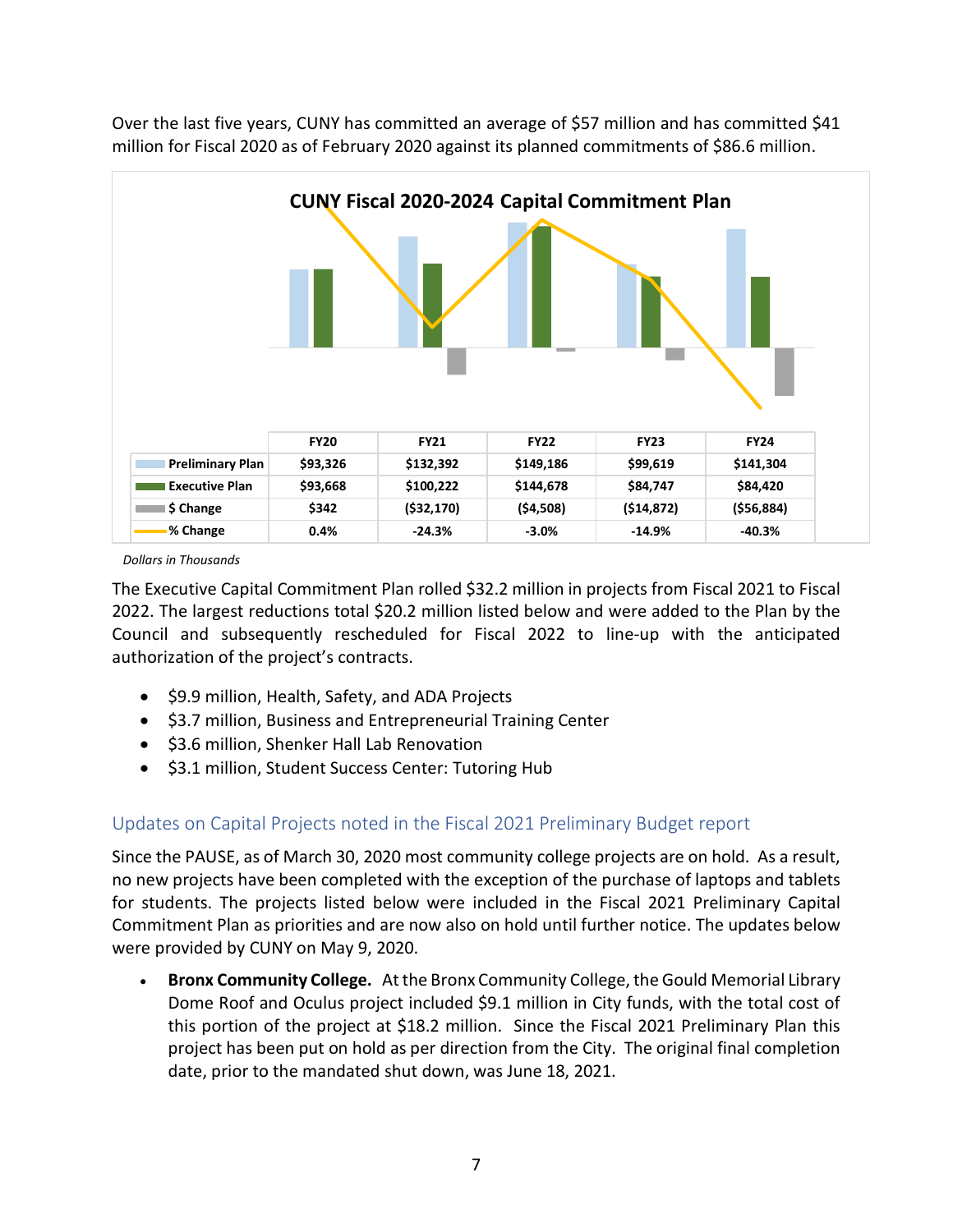- **LaGuardia Community College.** The total cost of this project is \$126.4 million, of which, \$63.2 million is City funds. Prior to March 30, 2020 the overall project was 96 percent complete. All of the remaining work will be scheduled once CUNY is notified community college work can resume.
- **Queensborough Community College.** The cafeteria and kitchen (Phase II) portion of the project has started this fiscal year, totaling \$18 million of which, \$9 million is City funds. The project is non-essential and is on hold pending approval by the City.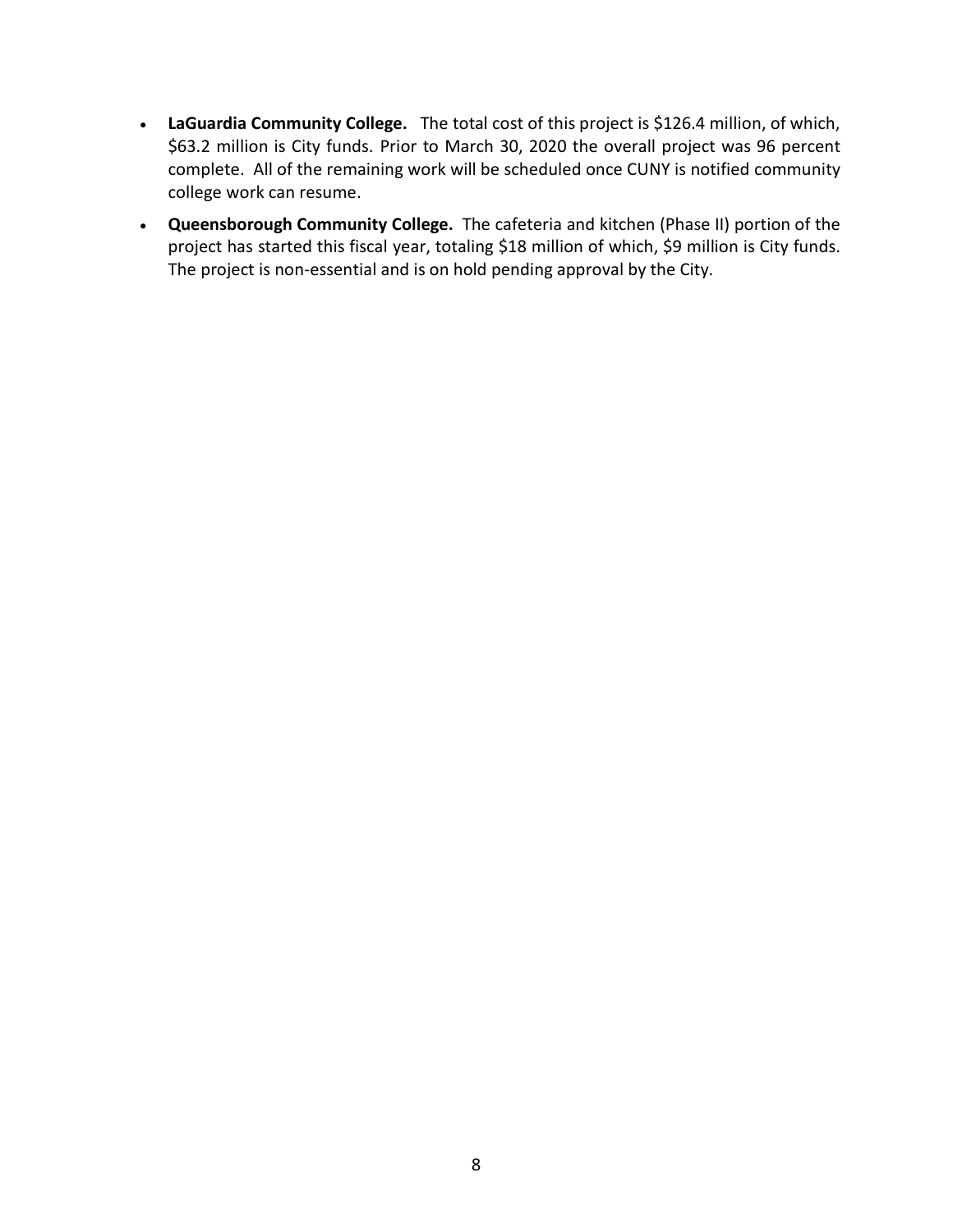# Appendices:

| <b>Community Colleges</b>               |               |             |             |                       |             |              |
|-----------------------------------------|---------------|-------------|-------------|-----------------------|-------------|--------------|
| <b>Dollars in Thousands</b>             |               |             |             |                       |             |              |
|                                         | 2018          | 2019        | 2020        | <b>Executive Plan</b> |             | *Difference  |
|                                         | <b>Actual</b> | Actual      | Adopted     | 2020                  | 2021        | 2020-2021    |
| <b>Spending</b>                         |               |             |             |                       |             |              |
| <b>Personal Services</b>                |               |             |             |                       |             |              |
| <b>Full-Time Salaried - Pedagogical</b> | \$372,245     | \$383,257   | \$357,507   | \$355,937             | \$399,289   | \$41,782     |
| <b>Full-Time Salaried - Civilian</b>    | 93,959        | 95,870      | 103,608     | 113,406               | 108,730     | 5,122        |
| Overtime - Civilian                     | 7,965         | 7,716       | 1,755       | 3,817                 | 3,597       | 1,842        |
| <b>Additional Gross Pay</b>             | 315,308       | 330,070     | 345,043     | 357,392               | 352,061     | 7,018        |
| <b>Subtotal</b>                         | \$789,477     | \$816,913   | \$807,913   | \$830,552             | \$863,677   | \$55,764     |
| <b>Other Than Personal Services</b>     |               |             |             |                       |             |              |
| <b>Supplies and Materials</b>           | \$15,820      | \$14,389    | \$99,550    | \$50,888              | \$58,755    | ( \$40,795)  |
| <b>Fixed and Miscellaneous Charges</b>  | 43,509        | 45,166      | 43,459      | 38,256                | 38,340      | (5, 119)     |
| Property and Equipment                  | 29,415        | 26,369      | 24,687      | 25,069                | 24,535      | (152)        |
| <b>Other Services and Charges</b>       | 274,128       | 298,653     | 153,087     | 287,062               | 133,493     | (19, 594)    |
| <b>Contractual Services</b>             | 26,260        | 28,786      | 23,440      | 33,213                | 25,757      | 2,317        |
| Subtotal                                | \$389,132     | \$413,363   | \$344,223   | \$434,488             | \$280,880   | ( \$63, 343) |
| <b>TOTAL</b>                            | \$1,178,609   | \$1,230,276 | \$1,152,136 | \$1,265,040           | \$1,144,557 | ( \$7,579)   |
| <b>Funding</b>                          |               |             |             |                       |             |              |
| <b>City Funds</b>                       |               |             | \$871,535   | \$859,814             | \$866,732   | (54,803)     |
| <b>Other Categorical</b>                |               |             | 14,795      | 16,599                | 14,067      | (728)        |
| State                                   |               |             | 251,260     | 249,926               | 246,274     | (4,986)      |
| Federal - Community Development         |               |             | 0           | 155                   | 0           | 0            |
| Intra City                              |               |             | 14,546      | 138,546               | 17,484      | 2,938        |
| <b>TOTAL</b>                            | \$1,178,609   | \$1,230,276 | \$1,152,136 | \$1,265,040           | \$1,144,557 | (57, 579)    |
| <b>Budgeted Headcount</b>               |               |             |             |                       |             |              |
| Full-Time Positions - Pedagogical       | 4,394         | 4,450       | 4,301       | 4,301                 | 4,301       | 0            |
| Full-Time Positions - Non-Ped.          | 1,855         | 1,810       | 1,865       | 1,865                 | 1,865       | 0            |
| <b>TOTAL</b>                            | 6,249         | 6,260       | 6,166       | 6,166                 | 6,166       | 0            |

*\*The difference of Fiscal 2020 Adopted Budget compared to Fiscal 2021 Executive Budget.*